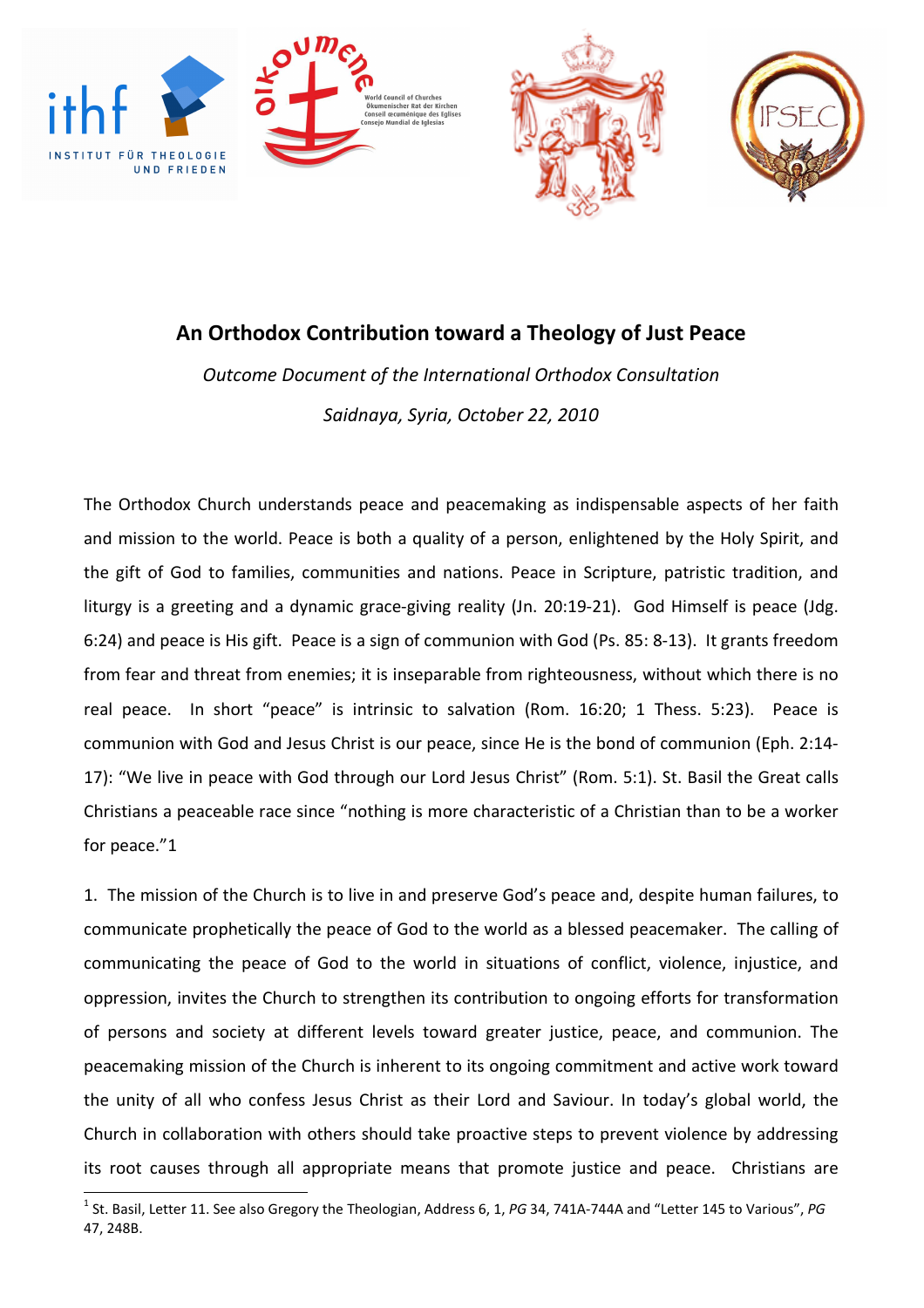involved in a permanent process of becoming more conscious of their responsibility to incarnate the message of peace and justice in the world as a witness of the authenticity of their faith. This is clearly stated by St. Basil: "Christ is our peace," and hence "he who seeks peace seeks Christ…without love for others, without an attitude of peace towards all men, no one can be called a true servant of Christ."<sup>2</sup> Peacemaking is an art that can be exercised at personal, institutional and global levels. At the institutional level, the church mediates between the person and the state, to the extent possible in given situations. At the global level, the church's witness may inspire policymakers.

2. The Orthodox Church has an unshakeable belief in the unity of humankind and affirms the intrinsic dignity of all human beings because all partake in God's love (Gen 2:7; Wisdom of Solomon 10:1; Acts 17: 26) and are created in God's image (Gen.1:27). Fundamental rights of the human being, such as the right to life and freedom of conscience, are at the heart of the Gospel and essential in the practice of the Church. This is a contributing factor to her involvement in the life of the world, promoting justice and peace for all.

3. The Orthodox Church also firmly believes that all forms of life and natural resources are essential parts of God's creation and, therefore, partake in the blessedness and goodness of God (Psalm 8). They must be treated with awe, care and respect. Peace among the peoples of the earth and peace with the earth are interconnected. Therefore, it follows that it is inappropriate for us and disrespectful to the Creator to use them as mere objects of greed and selfishness.

4. The peaceable vocation of the Orthodox Church should be carried on in collaboration and joint projects with other Christian churches and faith communities. This is what the Third Pan-Orthodox Pre-Conciliar Conference recommended in 1986. "The local Orthodox churches in close collaboration with the peace-loving faithful of other world religions consider it their duty to work for peace on earth and the establishment of fraternal relations between peoples. The Orthodox churches are called upon to contribute to joint effort and collaboration between religions, and thereby combat fanaticism anywhere; in this way, work for reconciliation between peoples, the triumph of the values represented by freedom and peace in the world, service to humanity today regardless of race or religion..."<sup>3</sup> Through such collaboration, the Orthodox churches contribute their gifts and efforts to the ongoing process for peace and justice, even as they learn from the experiences and the insights of others.

 $2$  St. Basil, Letter 203,2.

<sup>&</sup>lt;sup>3</sup> Quoted by Vlassios Phidas in his article: "Peace and Justice: Theological Foundations,: in Justice, Peace and the Integrity of Creation: Insights from Orthodoxy, edit. Gennadios LLimouris (Geneva: World Council of Churches, 1990), p. 114.